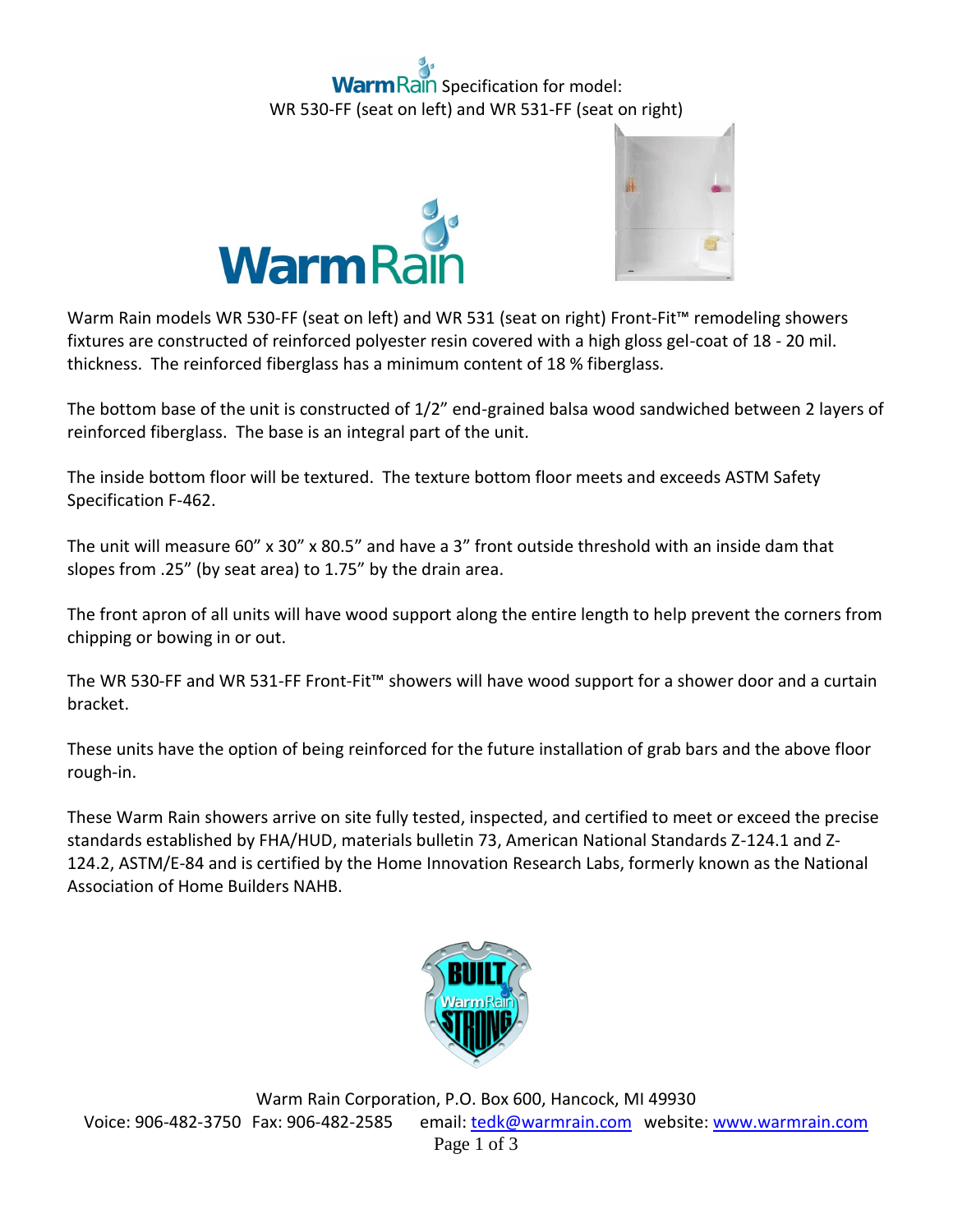$\mathbf{a}$ **Warm Rain Specification for model:** WR 530-FF (seat on left) and WR 531-FF (seat on right)



 $8 - 2 - 12$ 



Warm Rain Corporation, P.O. Box 600, Hancock, MI 49930 Voice: 906-482-3750 Fax: 906-482-2585 email[: tedk@warmrain.com](mailto:tedk@warmrain.com) website: [www.warmrain.com](http://www.warmrain.com/) Page 2 of 3